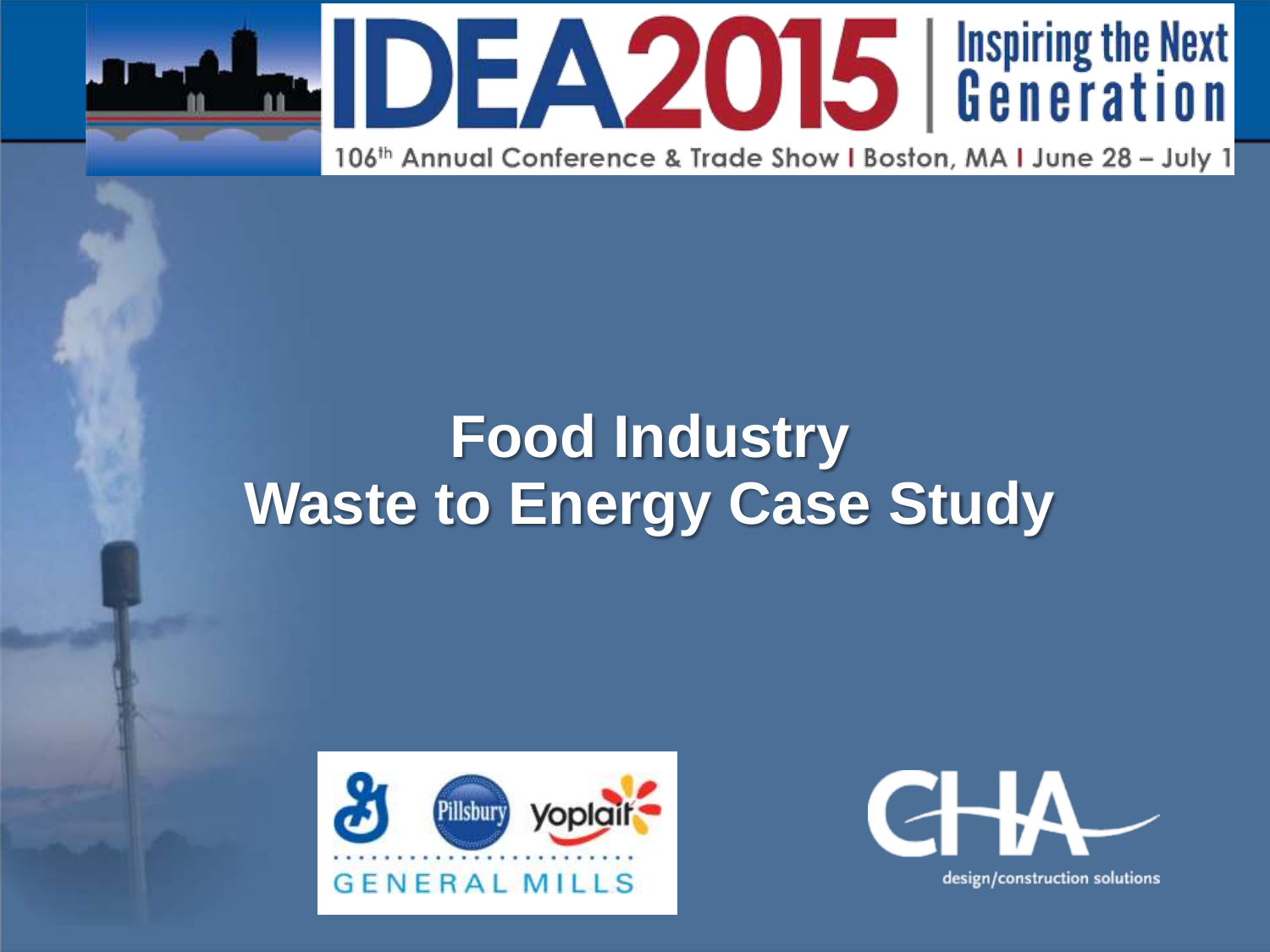**IDEA2015** | Inspiring the Next

106th Annual Conference & Trade Show I Boston, MA I June 28 - July 1

## **Food Industry Waste to Energy Case Study**

- $\checkmark$  Objectives
- $\checkmark$  Acknowledgements
- $\checkmark$  Existing Site Conditions
- Anaerobic Pretreatment
- $\checkmark$  Energy Recovery
- $\checkmark$  Project Execution
- $\checkmark$  Conclusions
- $\checkmark$  Questions



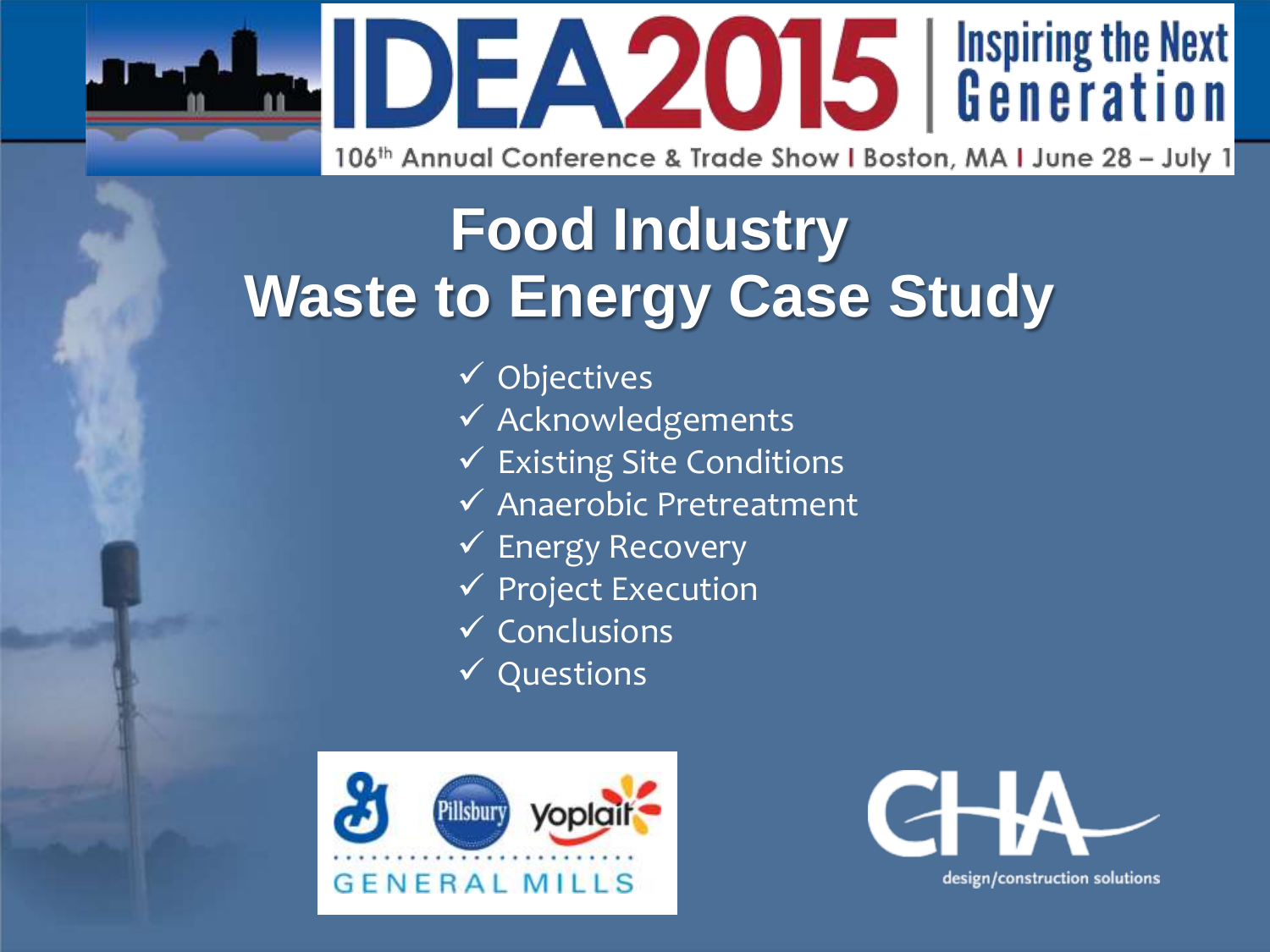**CHP POWER GENERATION FUELED BY THE VERTICAL START-UP OF A 6.5MG ANAEROBIC REACTOR FOR INDUSTRIAL WASTEWATER PRETREAMENT IN THE FOOD SERVICE INDUSTRY**  $\checkmark$  Compliance with industrial pretreatment discharge limitations  $\checkmark$  Elimination of off-site waste disposal  $\checkmark$  Reduced energy & operating expenses for industrial pretreatment, energy generation, and heat recovery Use of design-build delivery method  $\checkmark$  Securing of federal energy investment tax credit



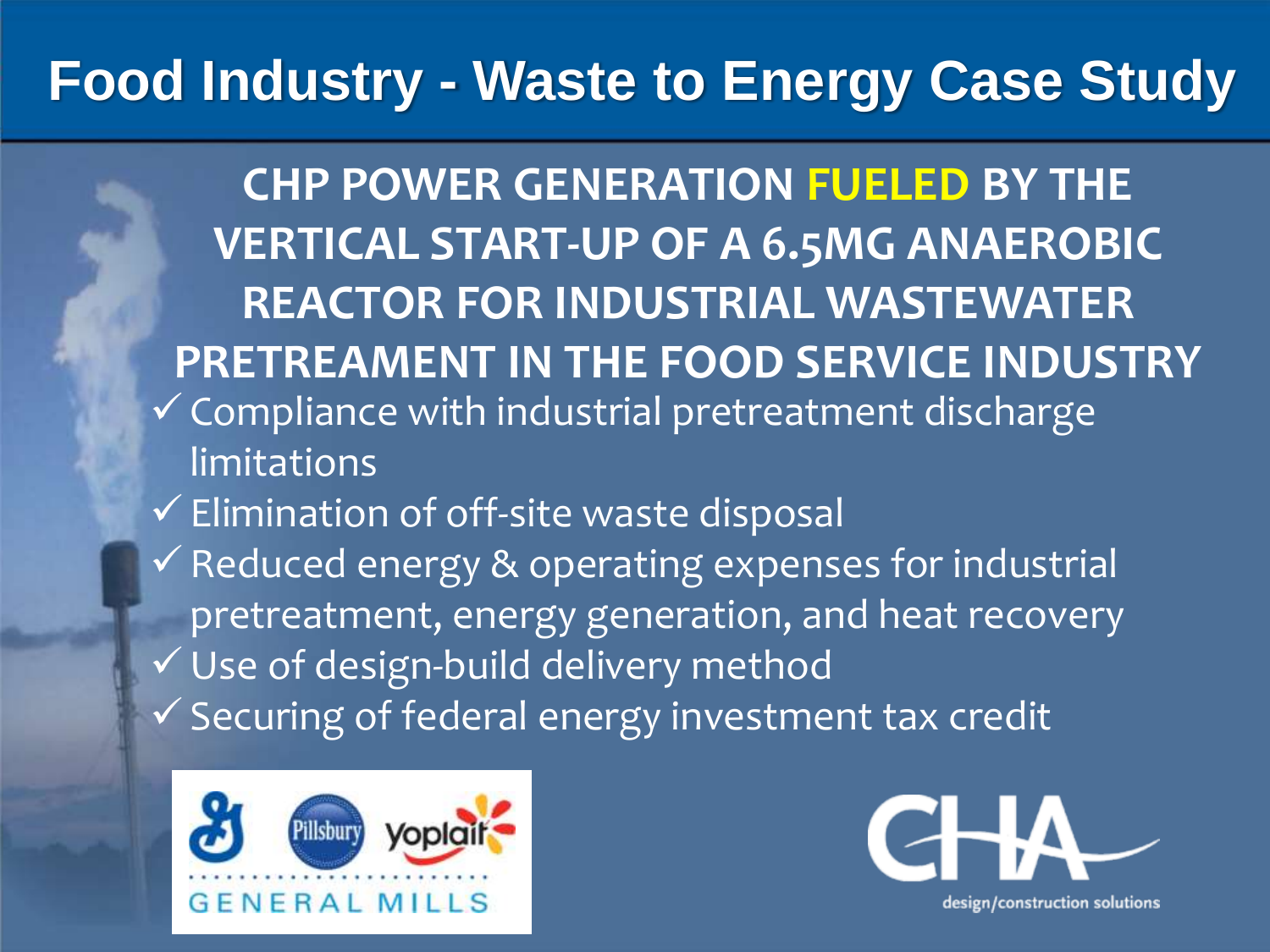## **Acknowledgements**

#### **Presented by: Richard F. Rappa, PE, CEM ; J.S. Brown, PE**



#### **PROJECT TEAM**

- **Daren Kaiser**
- **Kyle Schilling**
- **Brian Scott**
- **Ray Holland**

design/construction solutions

 **George Fertal Shawn Veltman, PhD, PE, BCEE J.S. Brown, PE**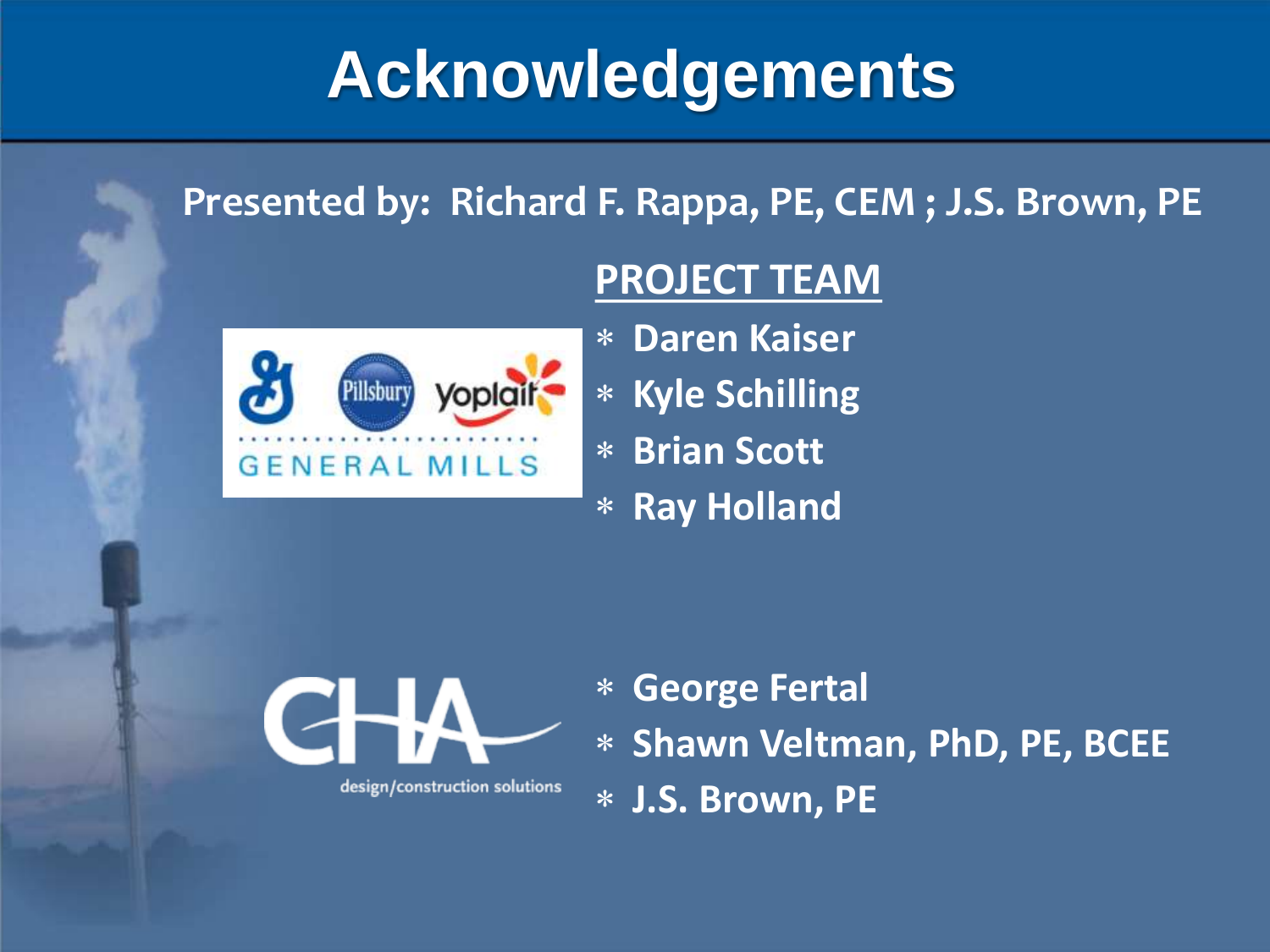# **Existing Site Conditions**



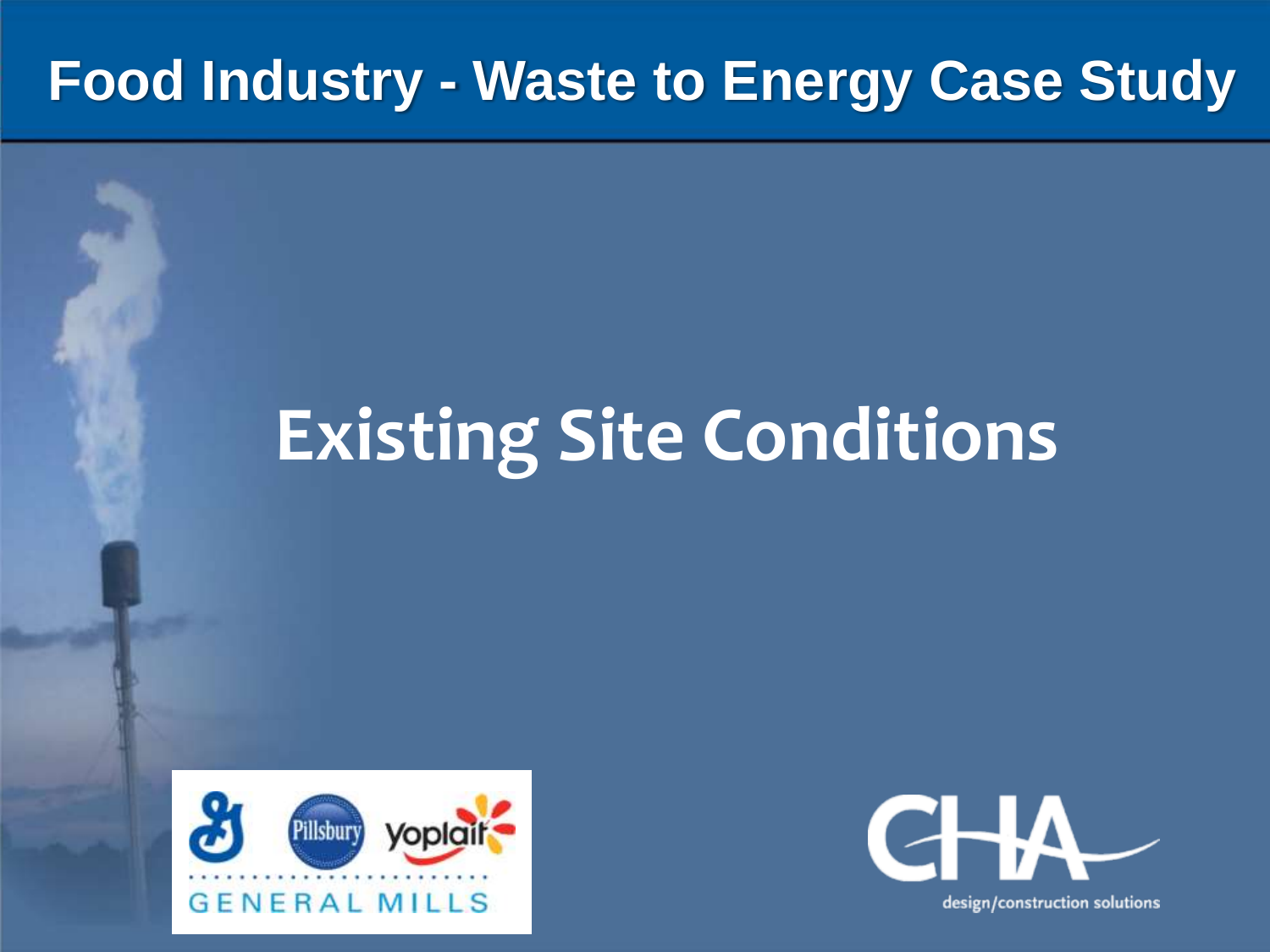## **General Mills, Murfreesboro, TN**

- **Two operations on the same site**
	- **Pillsbury**
	- **Yoplait**
- **Historical Perspective**



MURFREESBORD, TH **MURFREESBOING.** 

- **605,000 gallons per day of process wastewater with a COD of approximately 3,400 mg/L pre-treated on-site with an activated sludge treatment system (aerobic) with large energy requirements for aeration**
- **Off-site disposal of concentrated Ag waste and yogurt whey at considerable expense**
- **Discharge to City of Murfreesboro or to golf course irrigation under an industrial discharge permit**
- **Large energy consumer (>10 MW electric, >18 MMBTU/hr gas)**

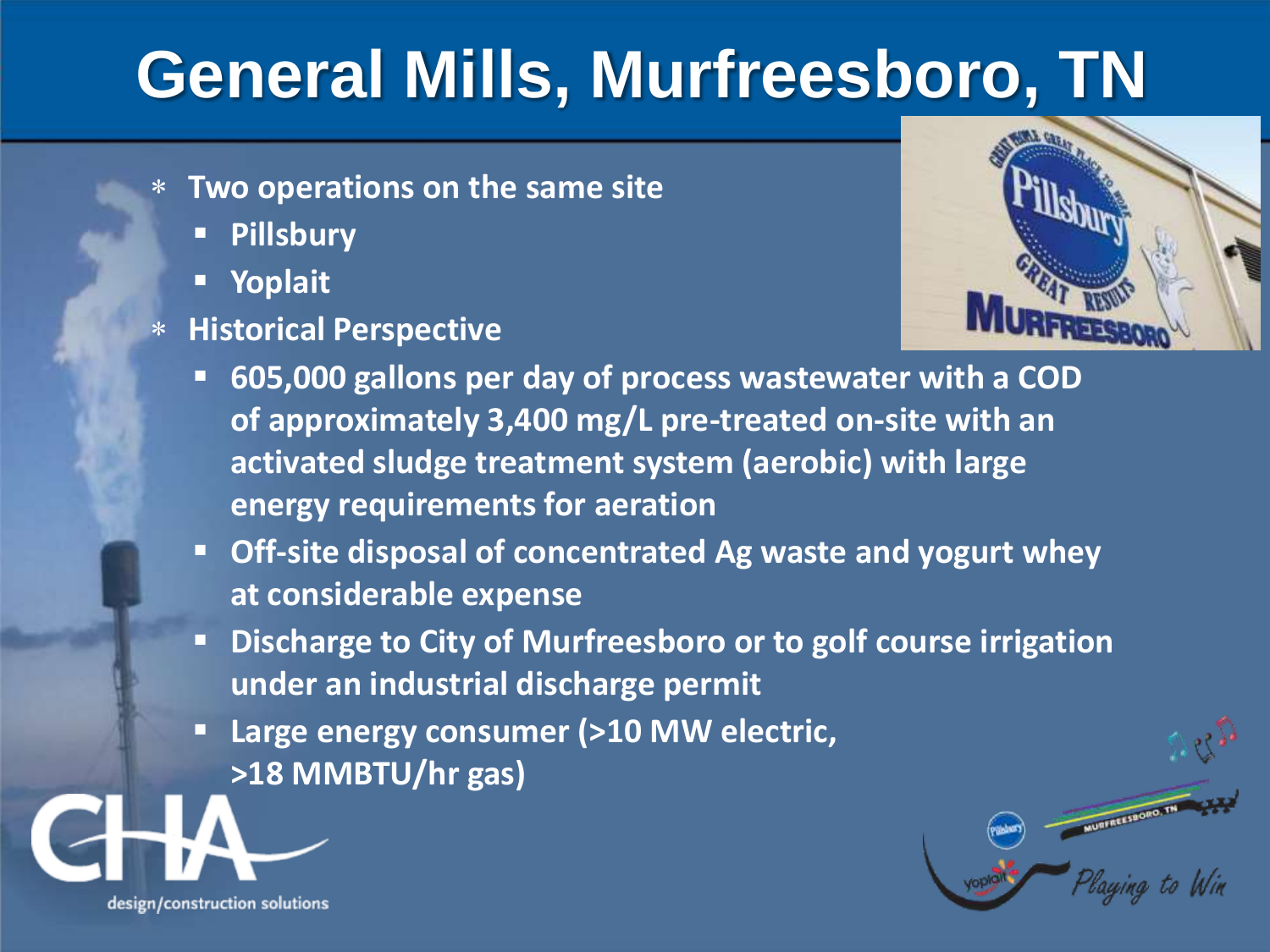#### **Existing Waste Sources & Composition**

- **Pillsbury Wastewater**
	- **80,000 gpd; COD =3,400 mg/L**
- **Yoplait Wastewater**
	- **525,000 gpd; COD = 3,400 mg/L**
- **Ag waste**
	- **24,000 gpd; COD = 57,500 mg/L**
- **Greek Yogurt Whey** 
	- **80,000 gpd; COD = 70,000 mg/L**
- **No sanitary waste admixture with process wastewater**
- **Pretreatment Limits** 
	- **250 mg/L COD; 250 mg/L TSS; 20 mg/L Ammonia**



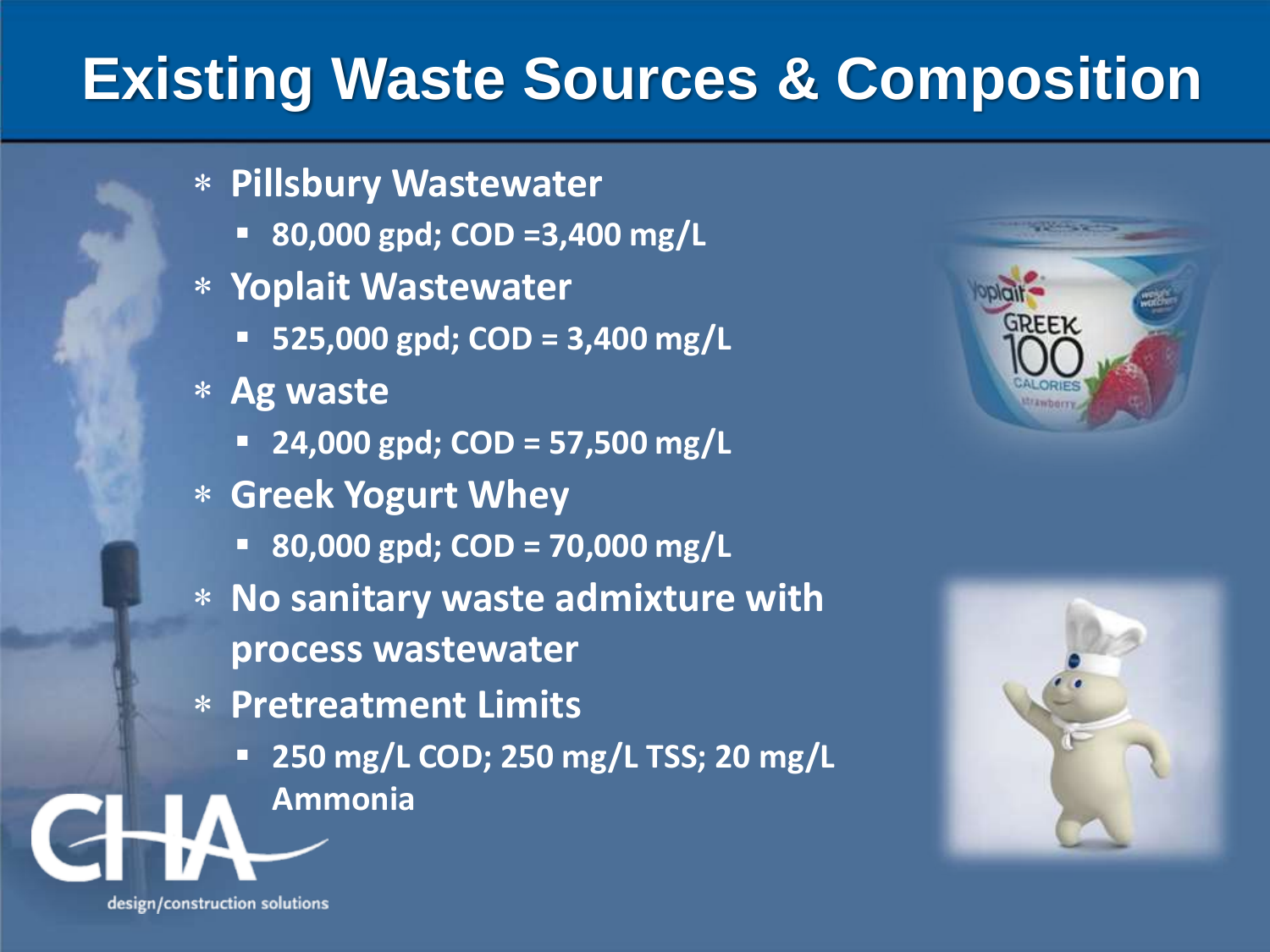## **Anaerobic Pretreatment**



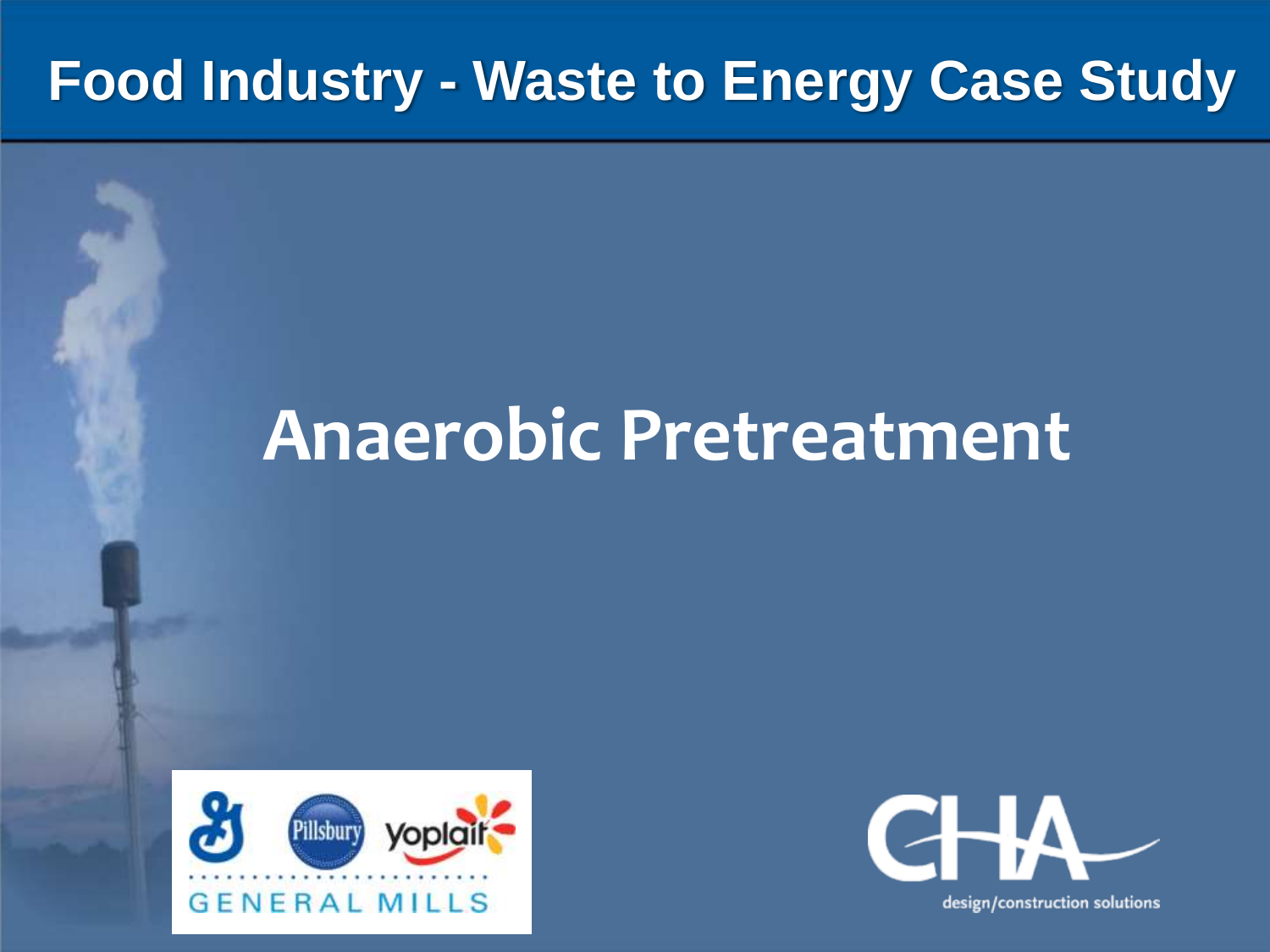## **Anaerobic Pretreatment**

- **1 MG equalization/re-acidification tank**
- **6.5 MG complete mix digester with an anaerobic DAF to separate the SRT and HRT (6-day HRT; 30-day SRT)**
- **No supplemental heating**
- **Waste gas flare for expected biogas generation of up to 700 scfm**
- **Designed to treat the full wastewater flow**
- **Related chemical feed systems for pH control, foam suppression, sludge conditioning and odor control**
- **Aerobic reactor reconfigured for polishing**





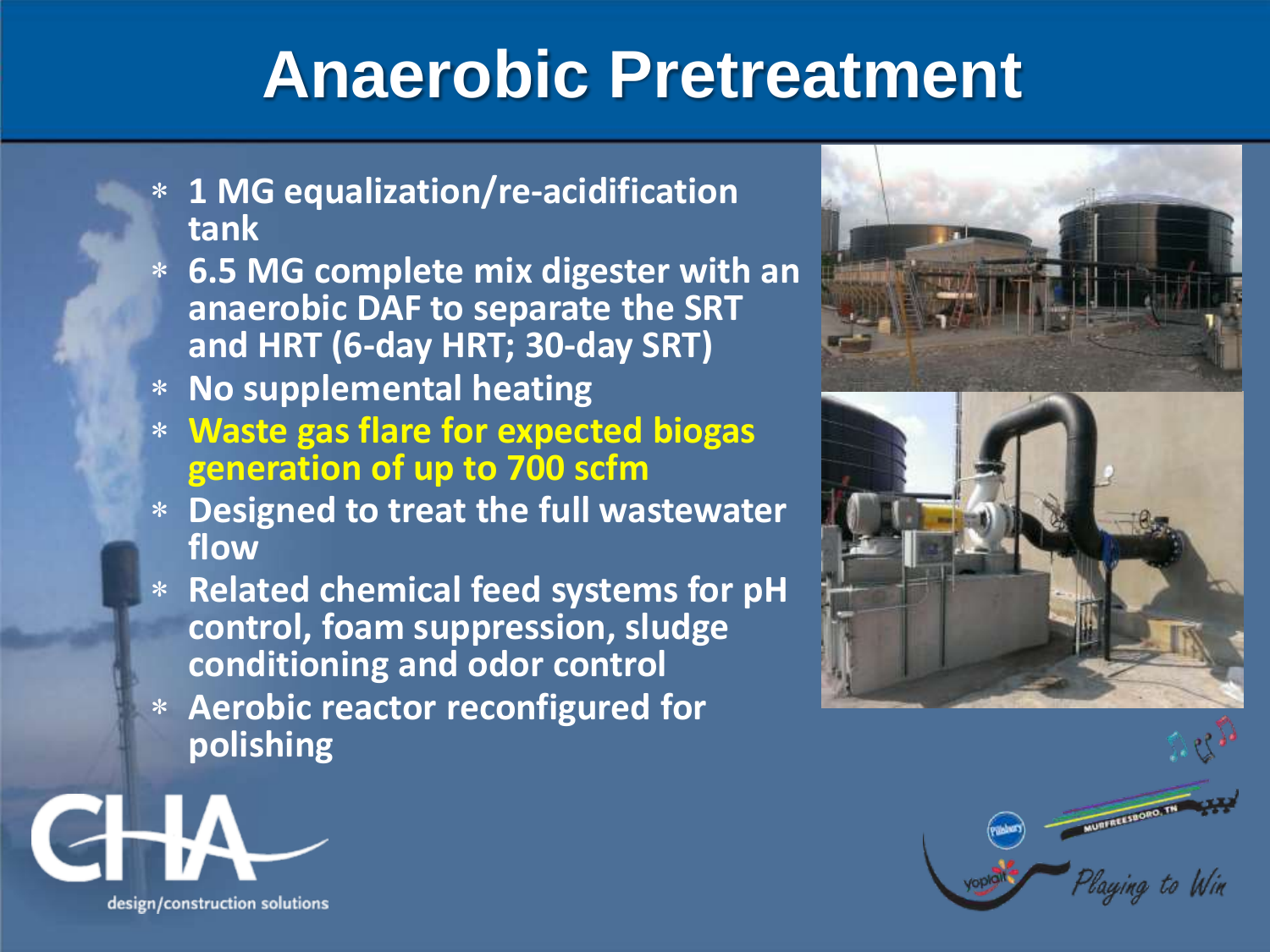#### **Pretreatment Results**

 **Lowered overall sludge production Average Effluent Quality COD: 211 mg/L (250 mg/L) TSS: 153 mg/L (250 mg/L) Ammonia: 122 mg/L (20 mg/L) Gas Quantity & Quality Average Flowrate: 450 scfm Moisture Content: Saturated CH<sup>4</sup> Content: 60-65% H<sup>2</sup> S: 400 ppmv (controlled by iron addition) Total Siloxanes: <70 ppbv (very low)**

MURIREESDORD, TH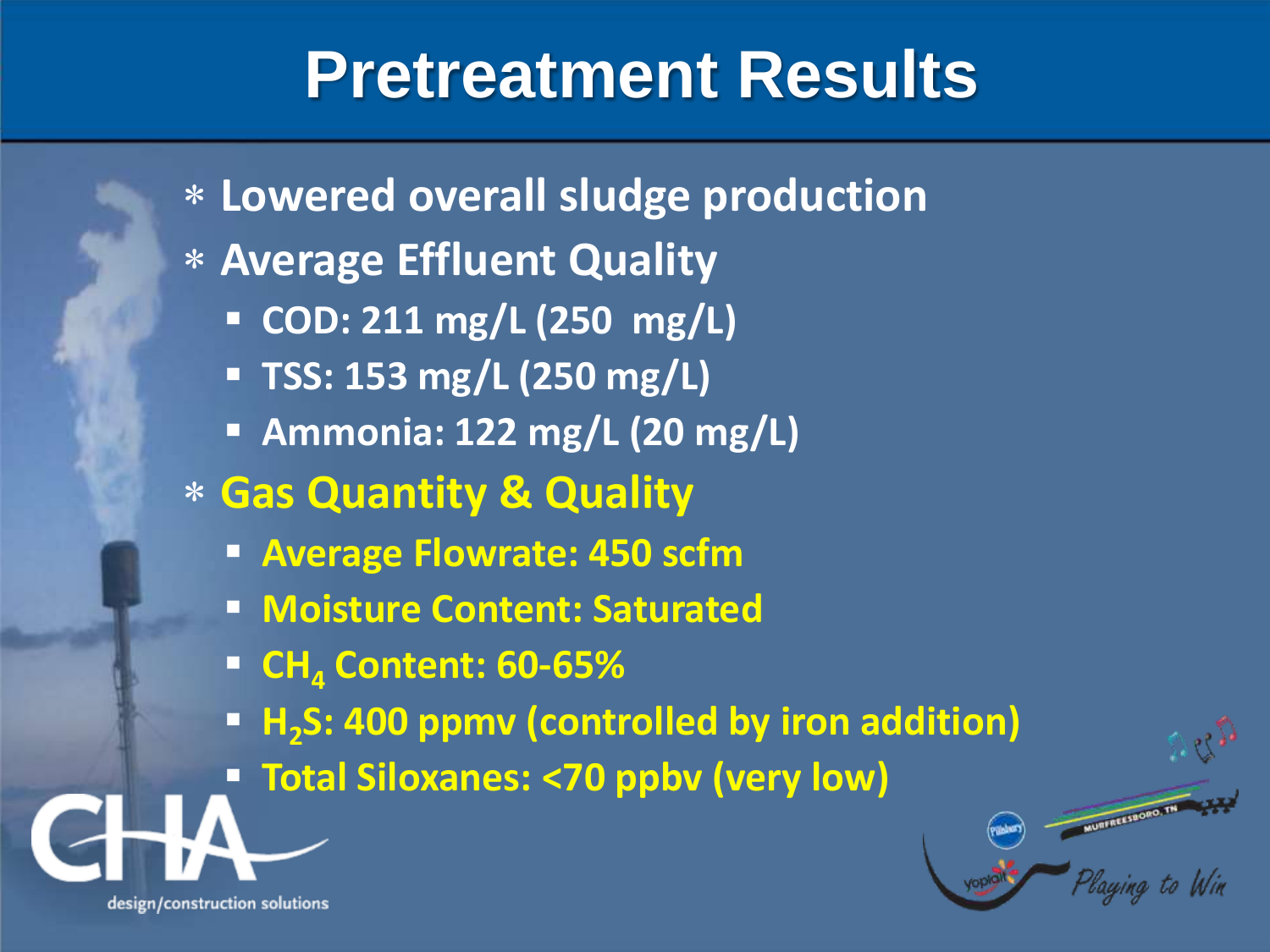# **Energy Recovery**



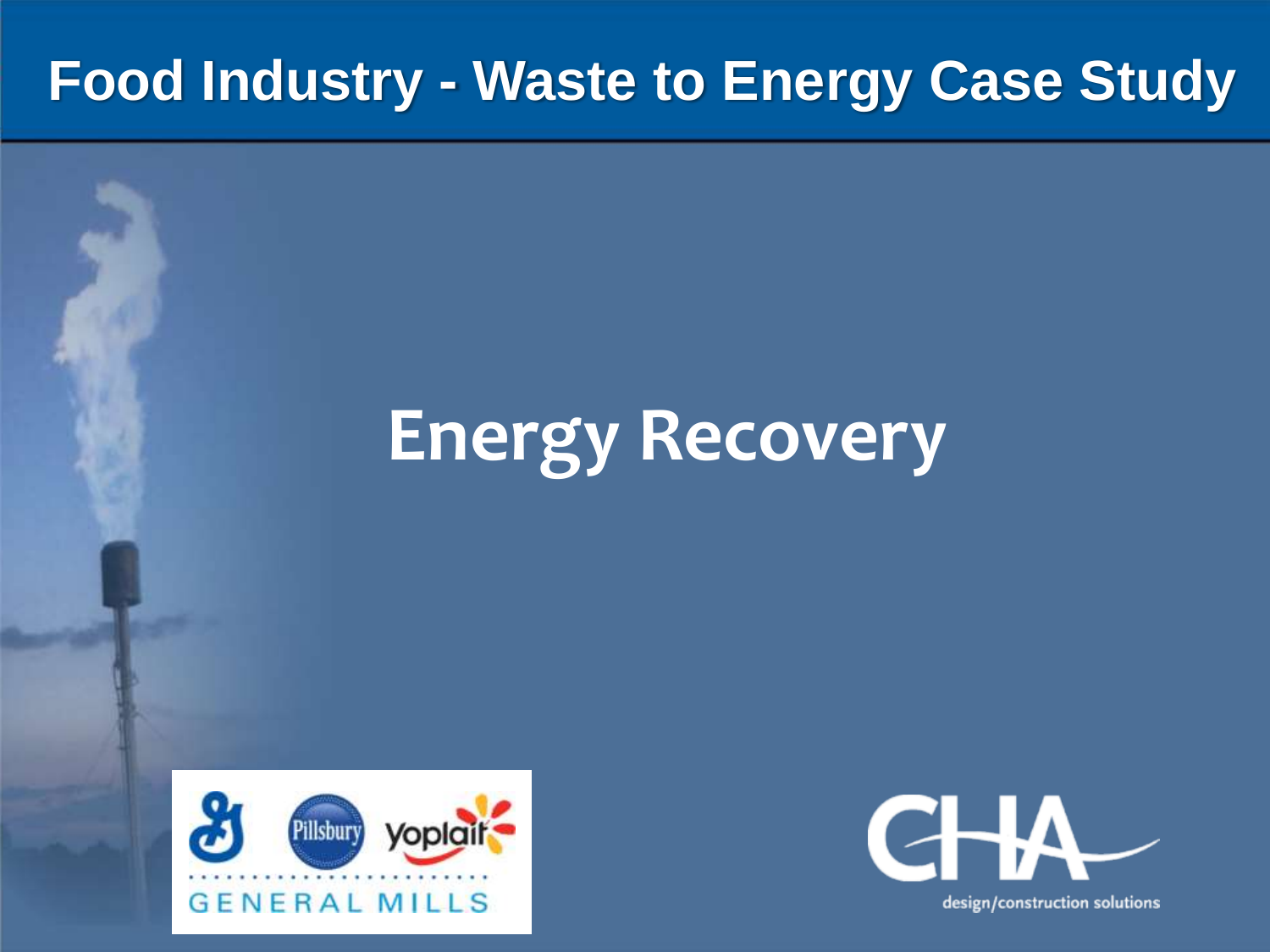## **Energy Recovery Evaluation**

- **Based upon proof of gas asset**
- **Alternatives considered**
	- **Direct Boiler Firing**
	- **I** Ice making
	- **Electric generation using internal combustion engines with and without heat recovery**
	- **Grid sale of electric and net metering**
- **Alternatives evaluated using economic model to determine IRR**
- **A sensitivity analysis was performed to evaluate the impact of sensitive factors (electric rates, gas costs, ITC, heat recovery, on-line availability) on IRR**







**General Mills** Digester & Methane Recovery Project



OLG CHA



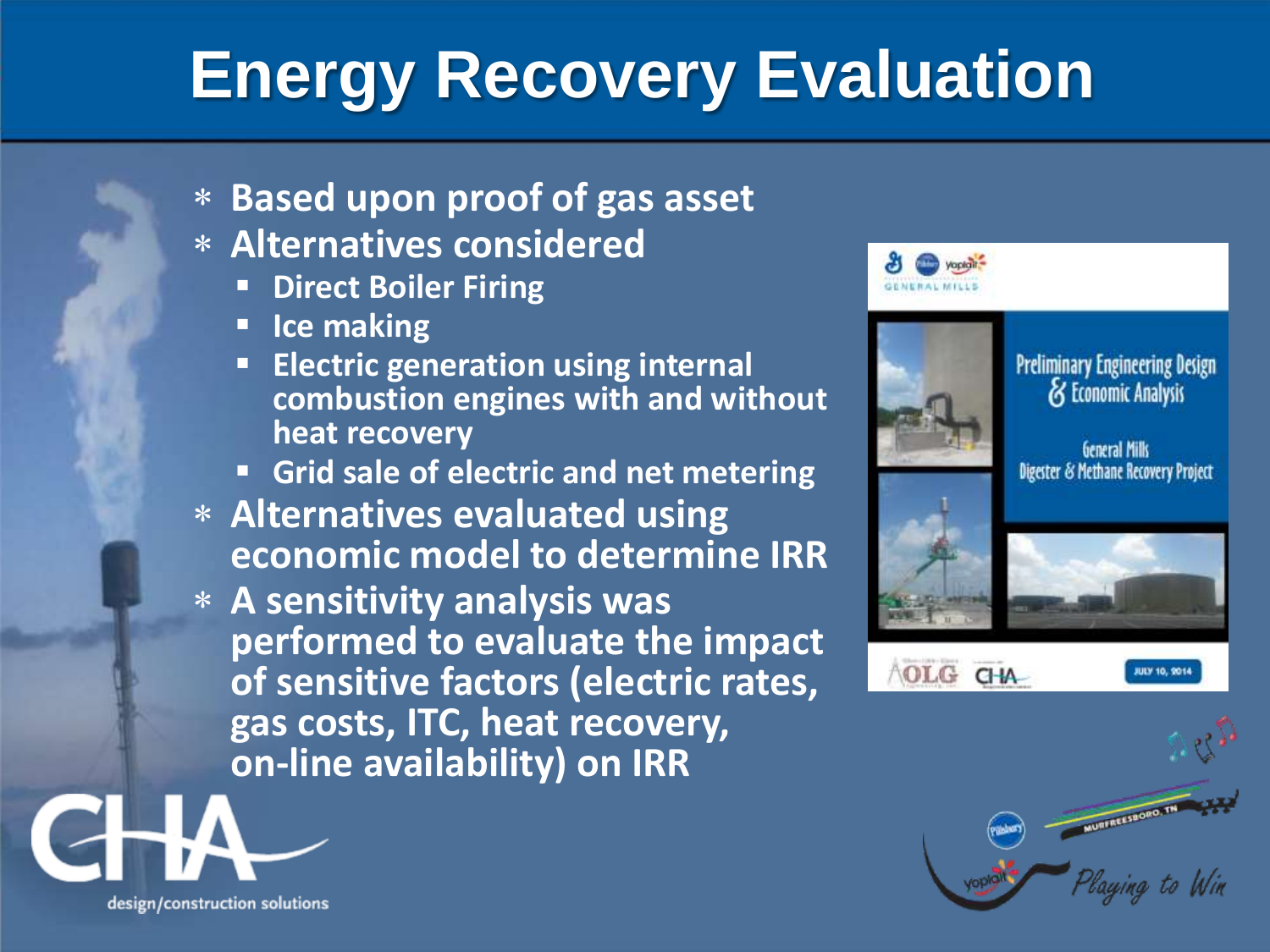## **Energy Recovery Plan**

- **Gas compression & drying at the digester site**
- **Gas transmission line: ± 3,200 ft.**
- **A single containerized engine-generator with provisions for an additional unit; Options Included:**
	- **1.6 MW electrical production with potential grid sale to TVA under renewables standard offer that includes sale of RECs**

**OR**

 **1.6 MW electrical production to off-set current site usage (Net Metering) and maintain the sale of RECs for GMI use at a later date**

**AND**

 **Engine jacket, oil cooler, and exhaust gas heat recovery (5.5 MMBTU/hr) via an FDA approved plate & frame heat exchanger (transfer from engine cooling circuit to Yoplait HTHW (high temperature hot water system)**

MURFREESBORD, TH

**Excess biogas to flare or direct firing in a boiler for heat**

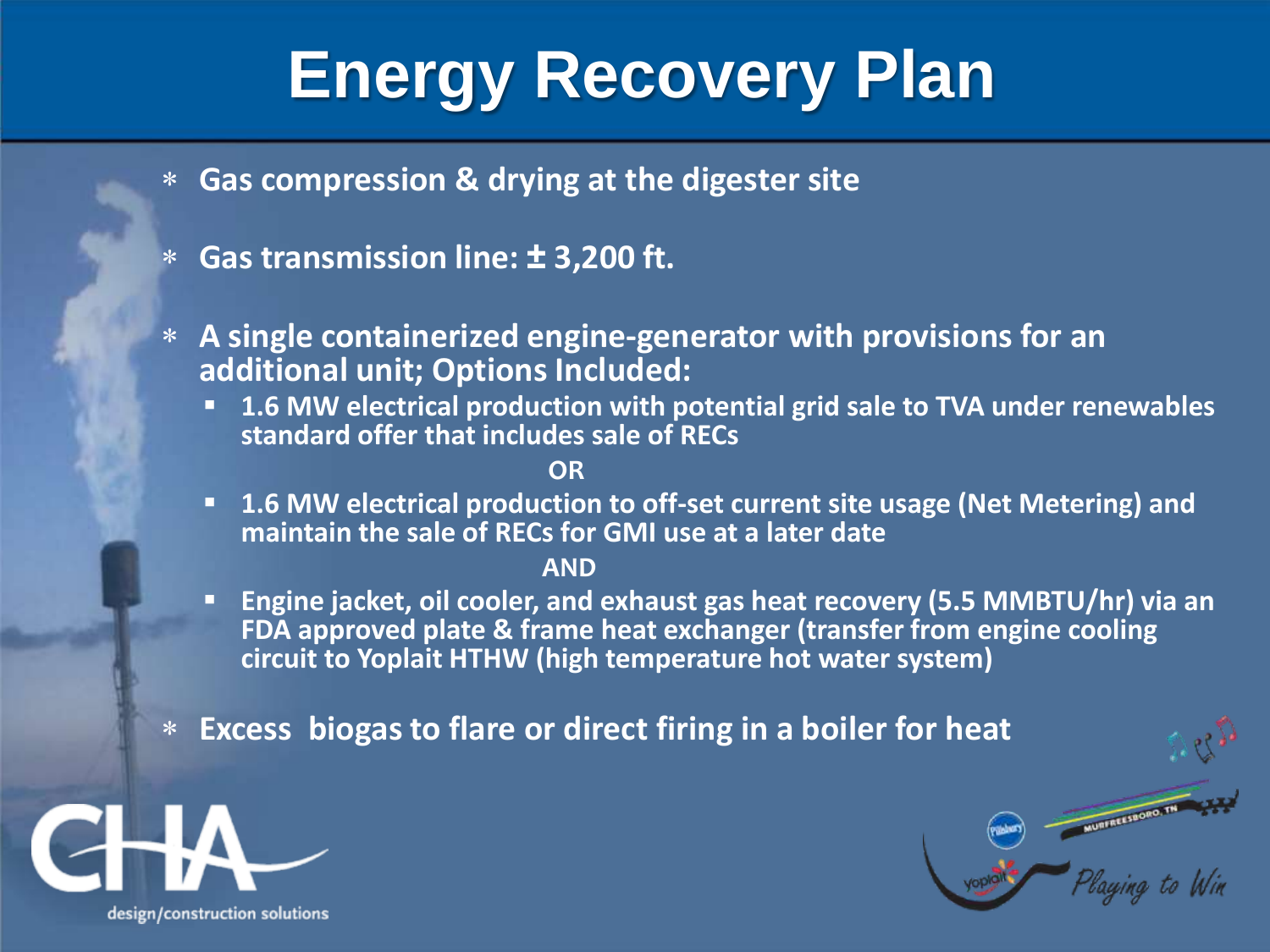## **Energy Balance**

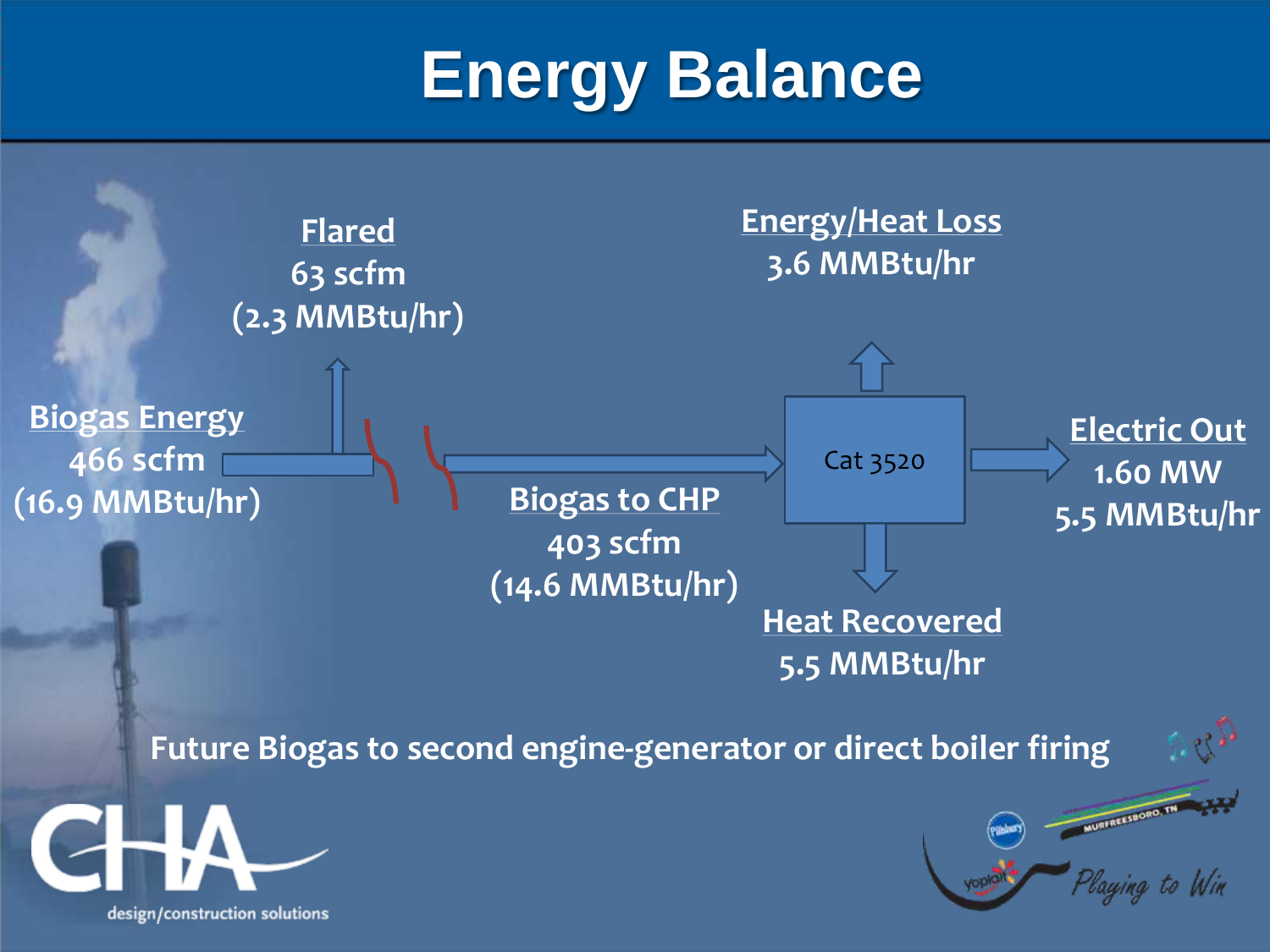## **Project Execution**



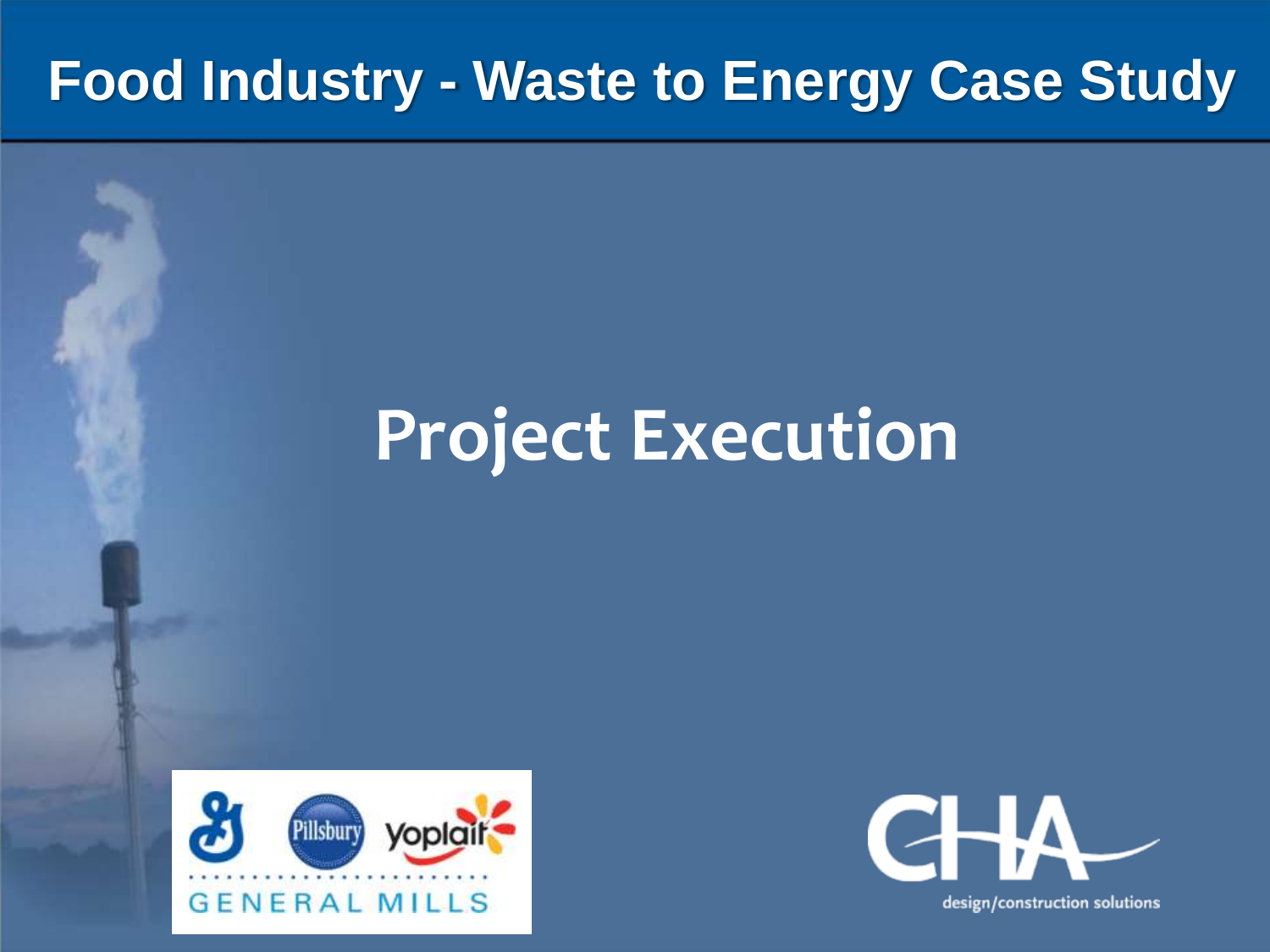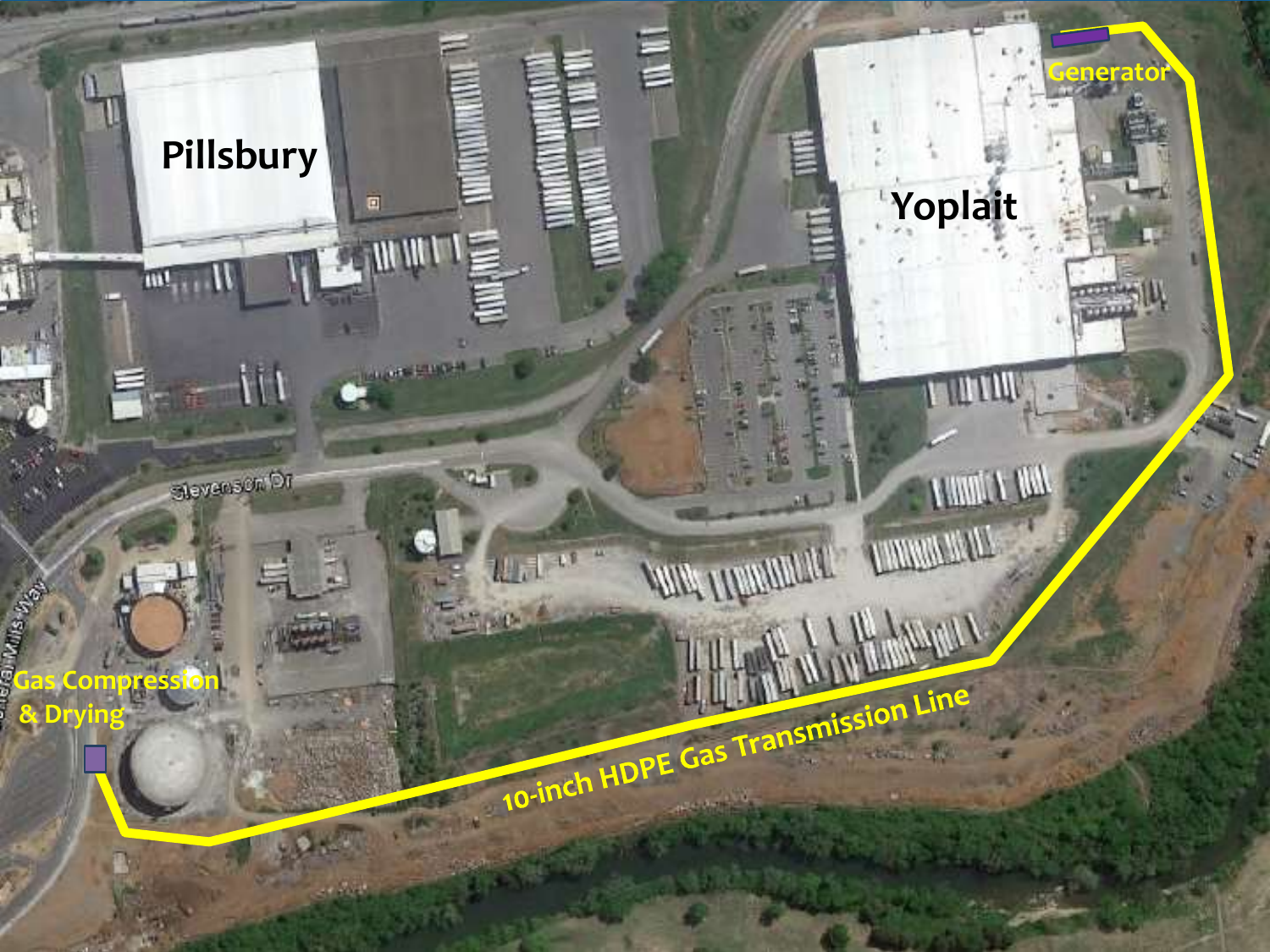#### **Gas Compression & Cleanup**



**General Equipment Arrangement:**

- **2 – 50 HP 700 SCFM Centrifugal Blowers**
- **1 – Biogas Demister / Particle Filter**
- **1 – 700 SCFM Dual Core Heat Exchanger**

**MUNICIPALISTICAL PROPERTY** 

ing to Win

- **1 – 2 HP 700 SCFM After Cooler**
- **1 – 20T Air Cooled Glycol Chiller**
- **1 – Gas Analyzer**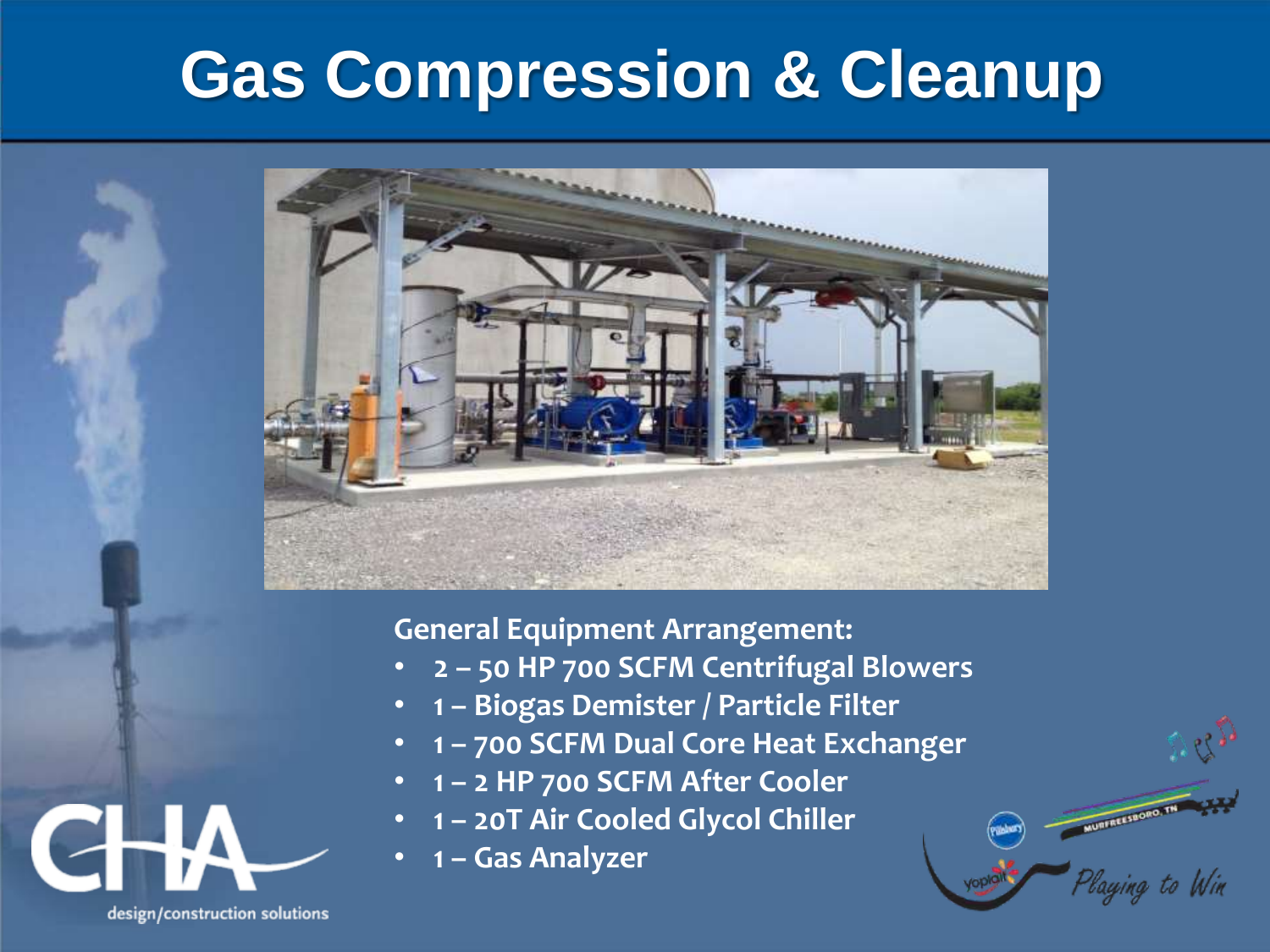## **Engine Generator**



#### **General Equipment Arrangement:**

• **1.6 MW CAT 3520 Containerized Engine-Generator**

Playeina to Win

• **5.5 MMBTU/Hr (519GPM) Heat Recovery Loop**

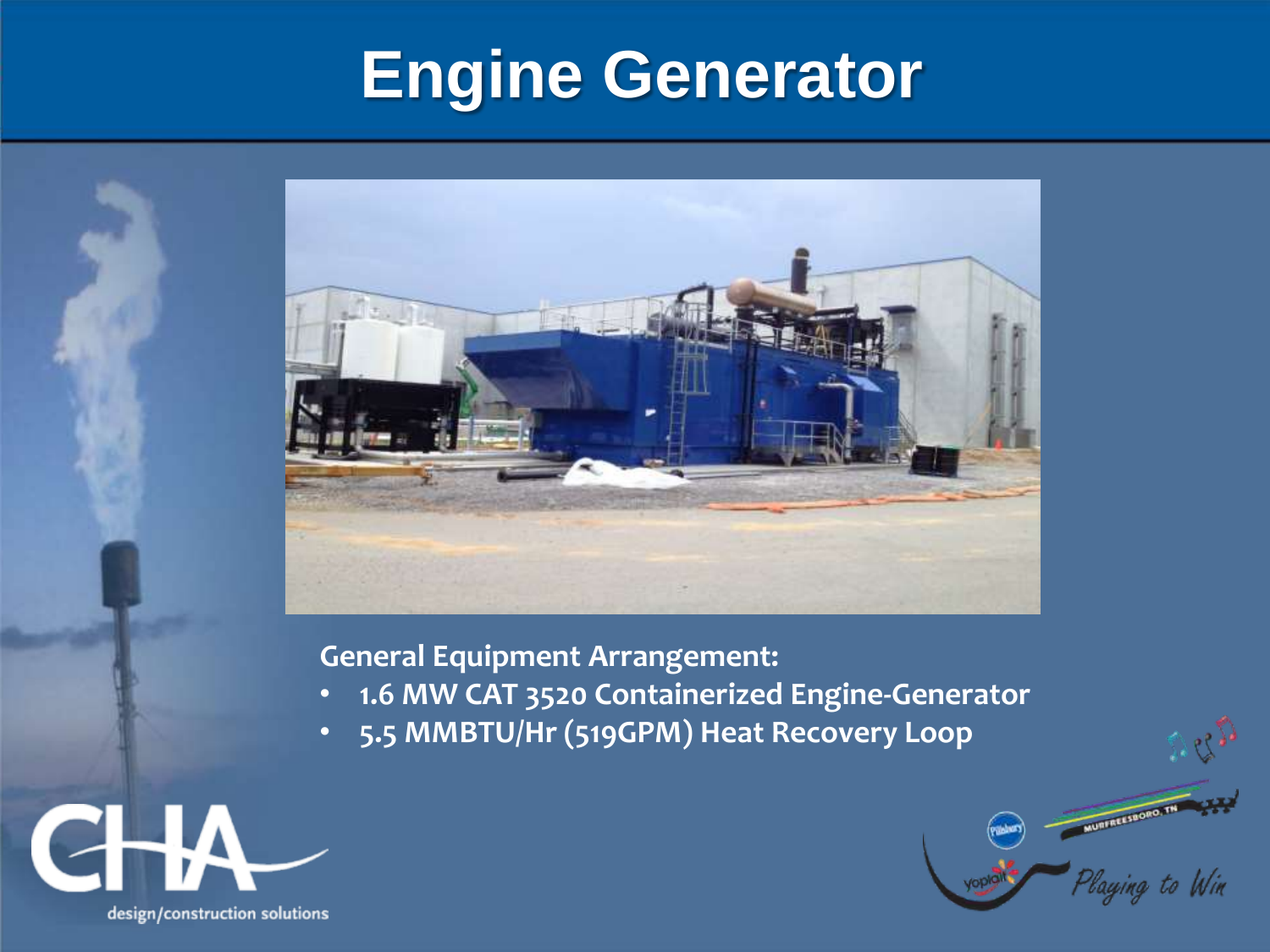#### **HTHW Heat Recovery**



design/construction solutions

#### **Equipment Arrangement:**

- **5.5 MMBTU/Hr Heat Recovery Loop**
	- **1 – FDA compliant Plate & Frame HEX**
	- **2 – 20 HP Circulating Pumps**

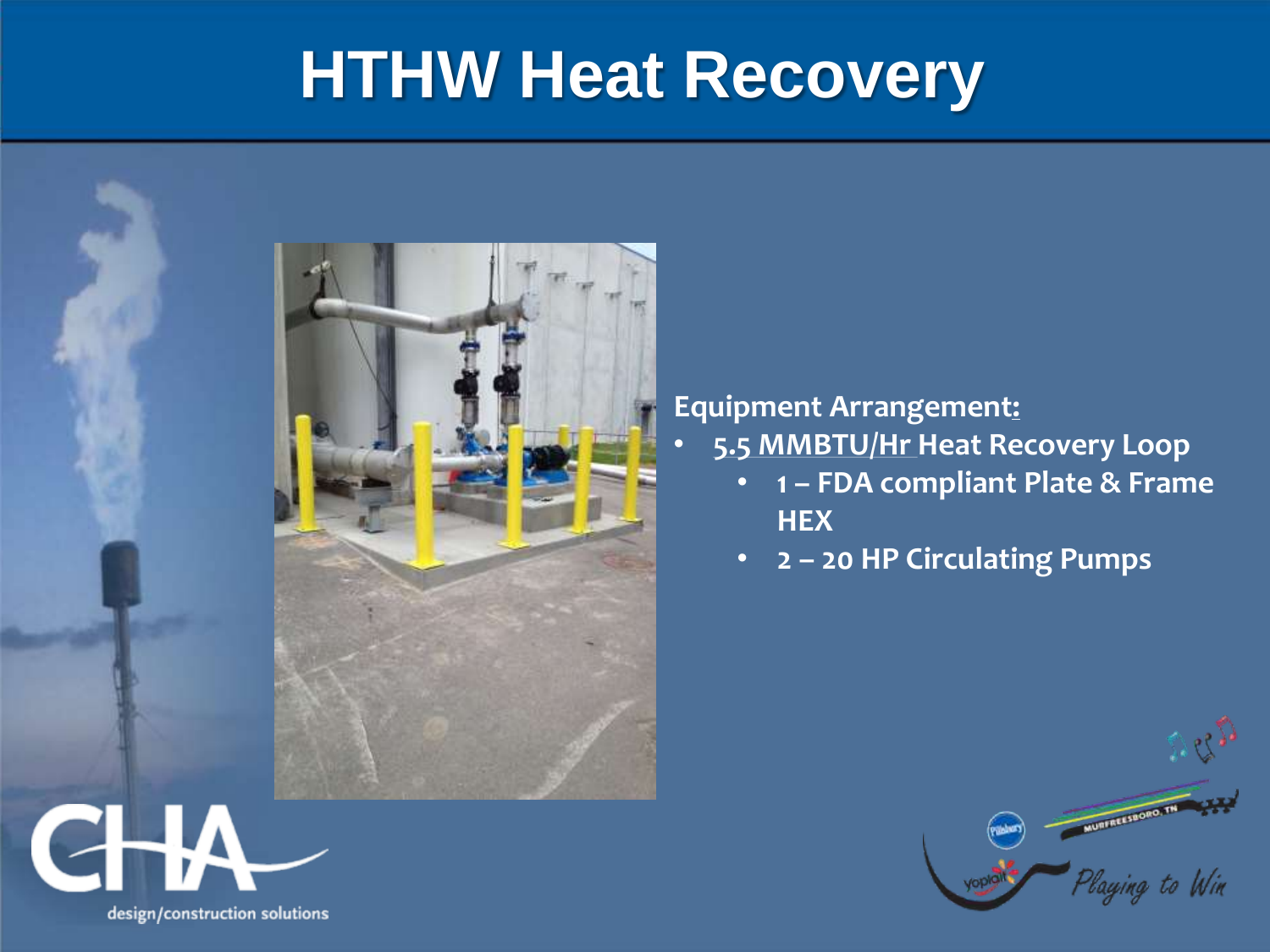## **Current Status**

- **Corporate approval of \$7.7 million digester and \$5.4 million energy recovery facilities secured late 2014.**
	- **30% ITC of approximately \$4 million - a major factor in the economic evaluation**
- **Permitting (with TVA through Murfreesboro Electric Cooperative & Tennessee DEC) completed**
- **Design-Build Delivery Approach Selected**
	- **100% design completed January 2015**
	- **Construction 95% complete with first power exported on 5/27/2015 (Placed in Service; 27 weeks from NTP)**

MURFREESBORD, TH

- **System Training completed**
- **Completing punch list items**
- **Full power production July 2015**

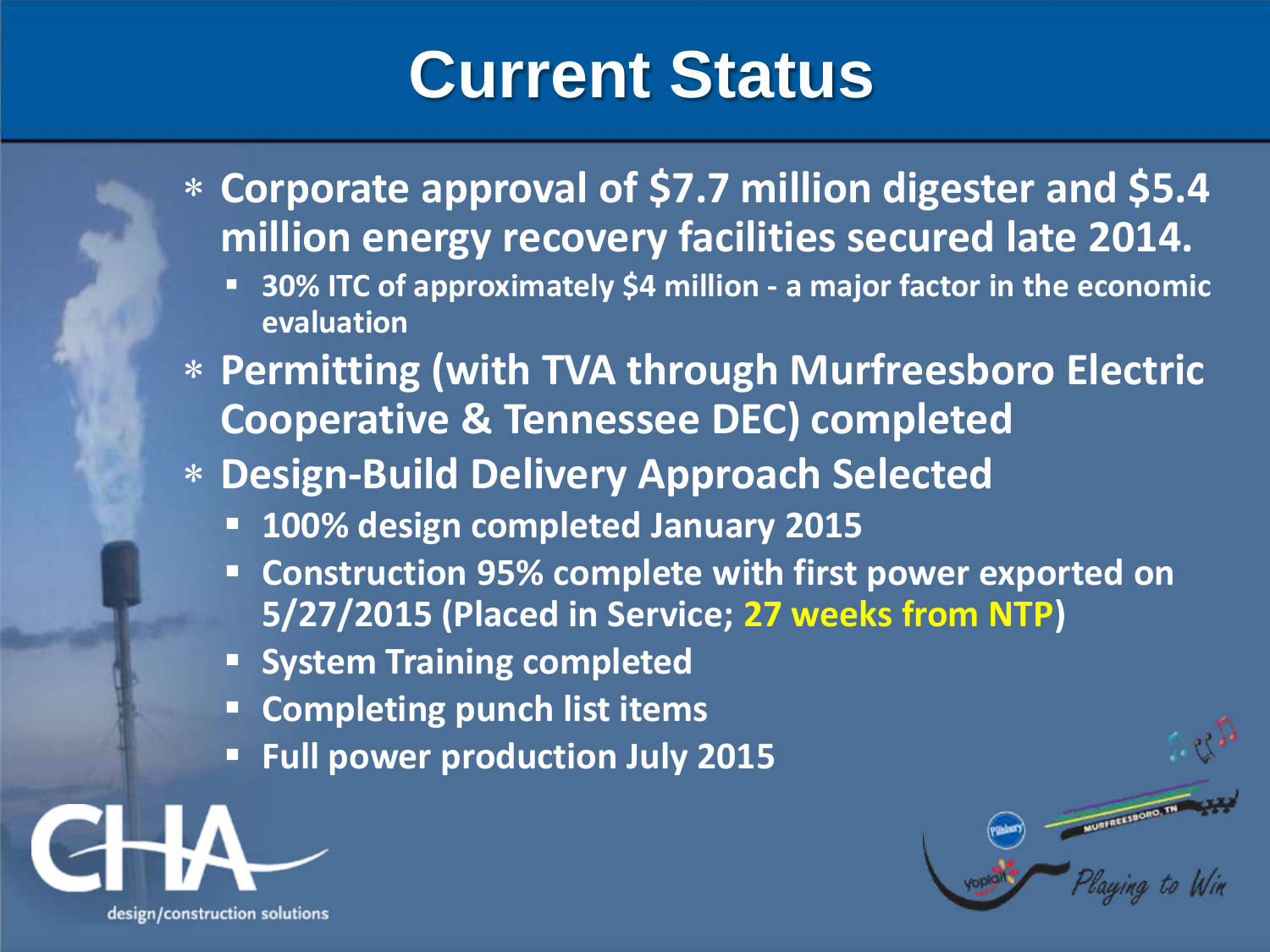## **Conclusions**



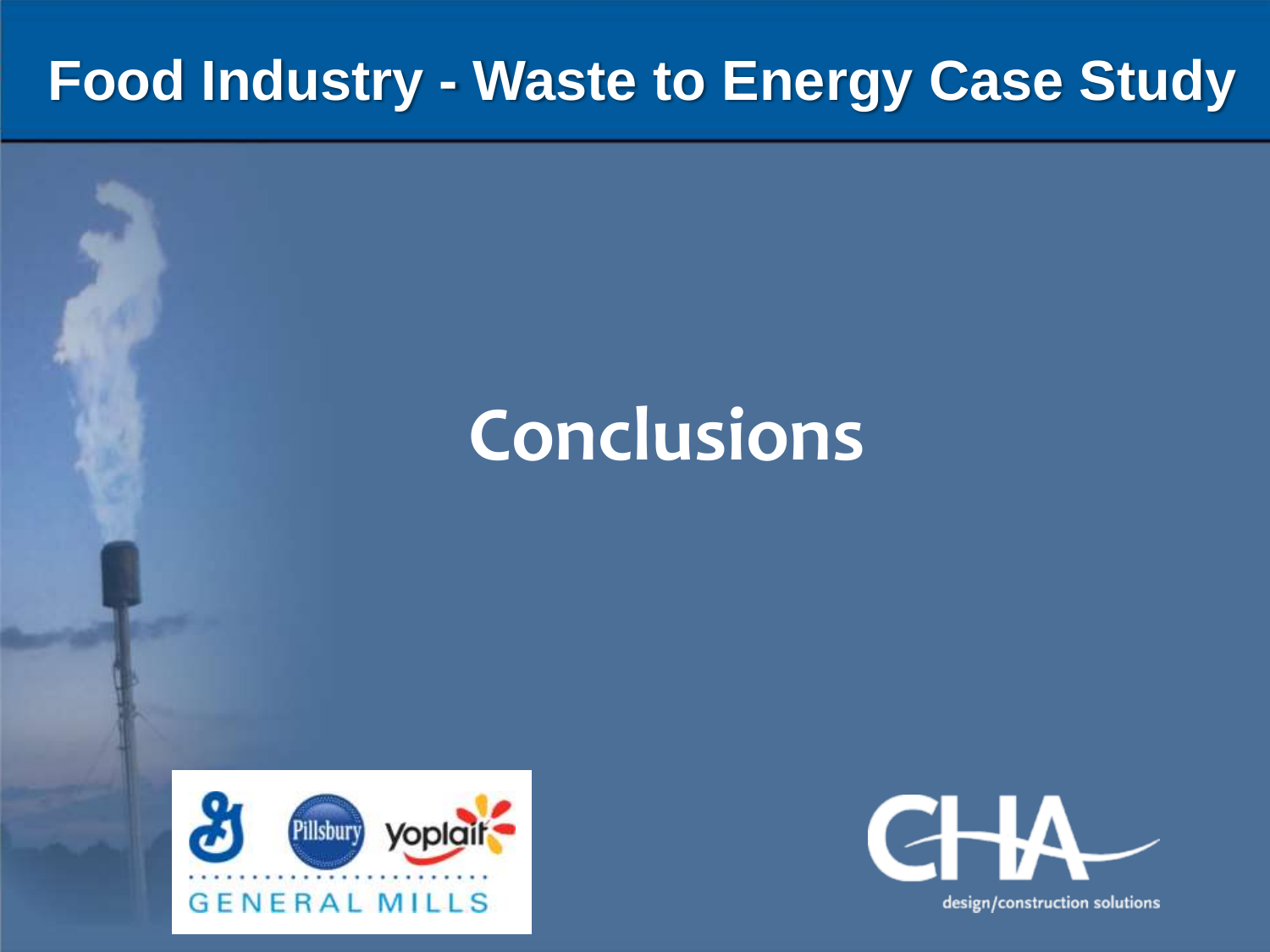## **Conclusions**

- **Greater than 10% of power produced by Waste to Energy CHP plant**
- **Reduction of more than 10% of natural gas usage through heat recovery**
- $\checkmark$  **Reduction in 95,000 liters of diesel fuel annually**
- **35 million gallons of water returned to watershed**
- **2000 acres of farmland returned to normal ag use**
- **<del>∨</del> Reduction of 10,000 tons of CO<sub>2</sub> emissions**
- **In compliance with all regulatory standards**
- **Federal ITC approved**

design/construction solutions

**23.4% IRR; 4 year payback**